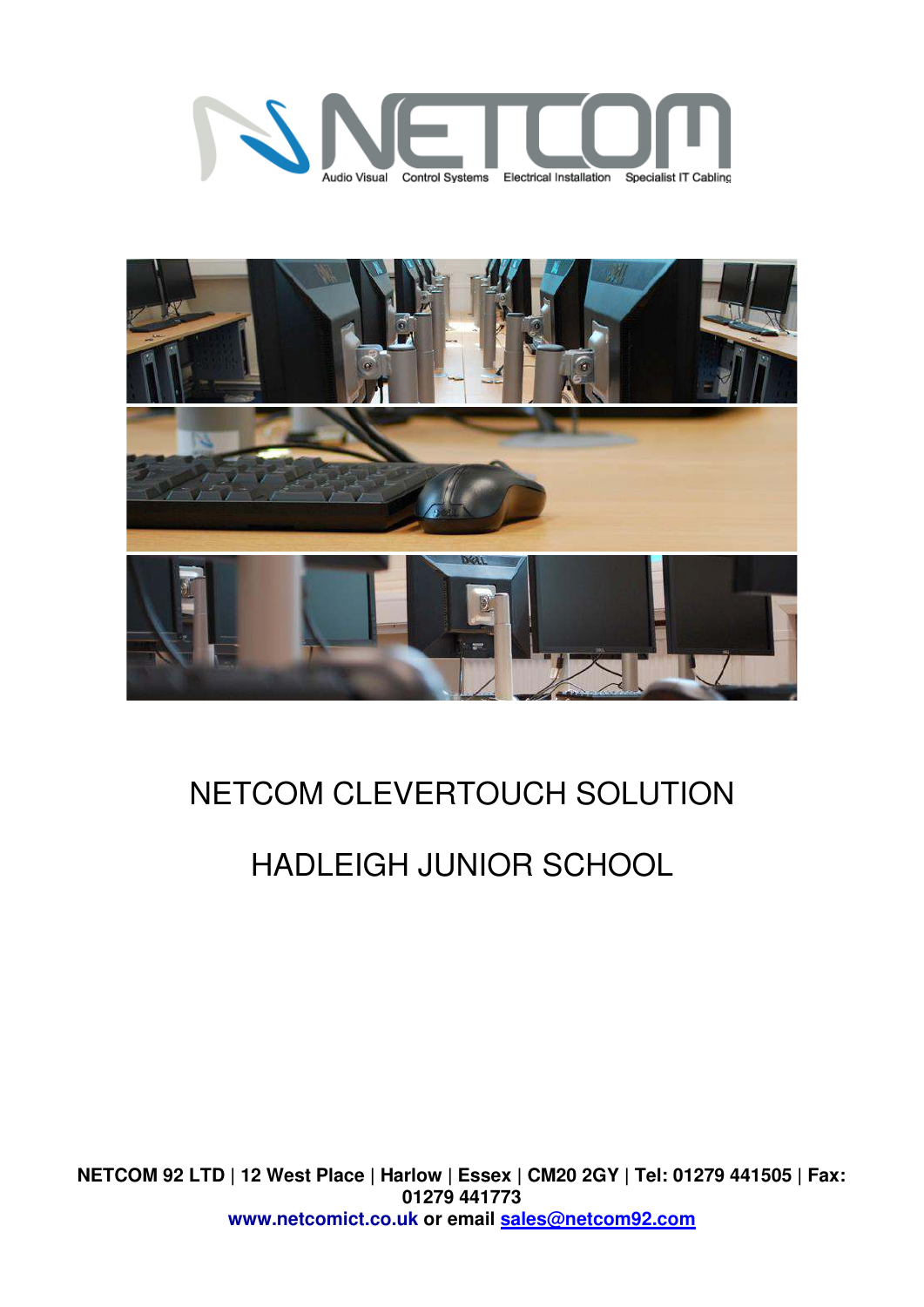### Netcom92 Clevertouch solutions Hadleigh Junior School case study



Before

#### **The requirement:**

In May 2014 Hadleigh Junior School received a call from Netcom's internal sales team promoting the new Clevertouch touchscreen solutions. After a successful approach Netcom were asked to provide options for 13 x 65" Clevertouch screens to be installed during the 6 week summer holidays.

Hadleigh Junior School was looking to install Clevertouch into every classroom. After a detailed sales process, numerous pricing options and a full onsite demonstration the option was taken to order 13 x 65" Clevertouch+ screens through Netcom to replace all existing Smartboards and projectors.

To show the school what they could do with the Clevertouch Kay from Netcom organised a demonstration along with the manufacturer at the school premises.

The installation was carried by Netcom during the summer break 2014 by Paul and Aaron who are two of our experienced engineers.

The Clevertouch were installed into every classroom including a teachers AV connection plate which was installed adjacent to the teachers desk allowing teachers to take their laptops or computers and connect to the Clevertouch. Installing the AV plate provides multiple connection options as well as creating a safe environment by limiting any trailing leads.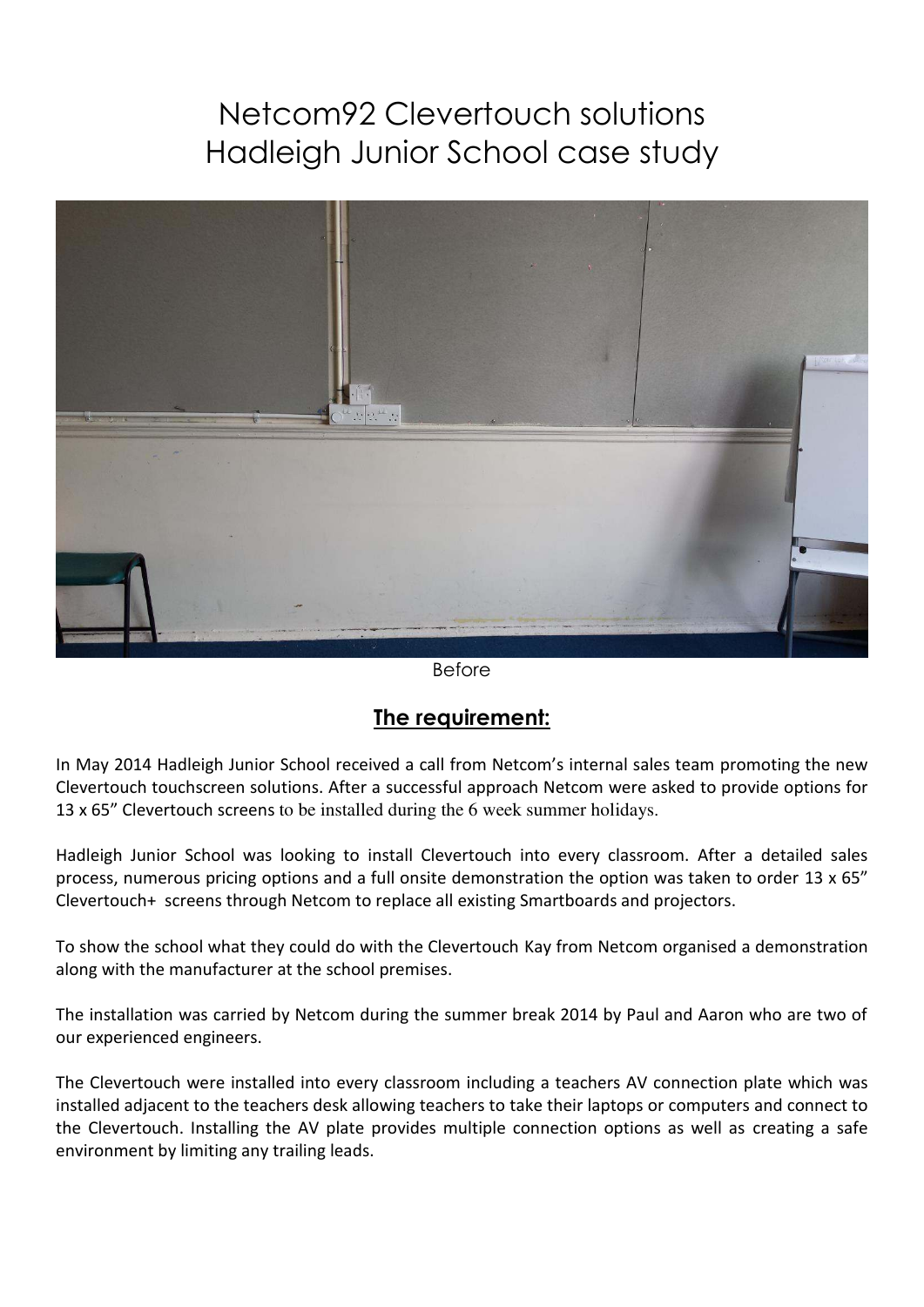Hadleigh Junior School was looking for a company who could take care of the entire project including product supply, installation, design and data/electrical cabling and support.

The full requirements were:

- 13 x 65" Clevertouch Plus Screen
- 13 x Clevertouch height adjustable wall mounts
- 13 x Teacher's AV connection plate

#### **Clevertouch Screen:**

Hadleigh Junior School required a new touchscreen for all of their classrooms.

Netcom understands that the students need easy access to the screen. With this in mind, we mounted the Clevertouch screens to a height adjustable wall mount bracket.

Netcom provided the school with a 65" Clevertouch+ screen and a Clevertouch heavy duty height adjustable wall mount bracket allowing full use throughout the various age groups.



**After**